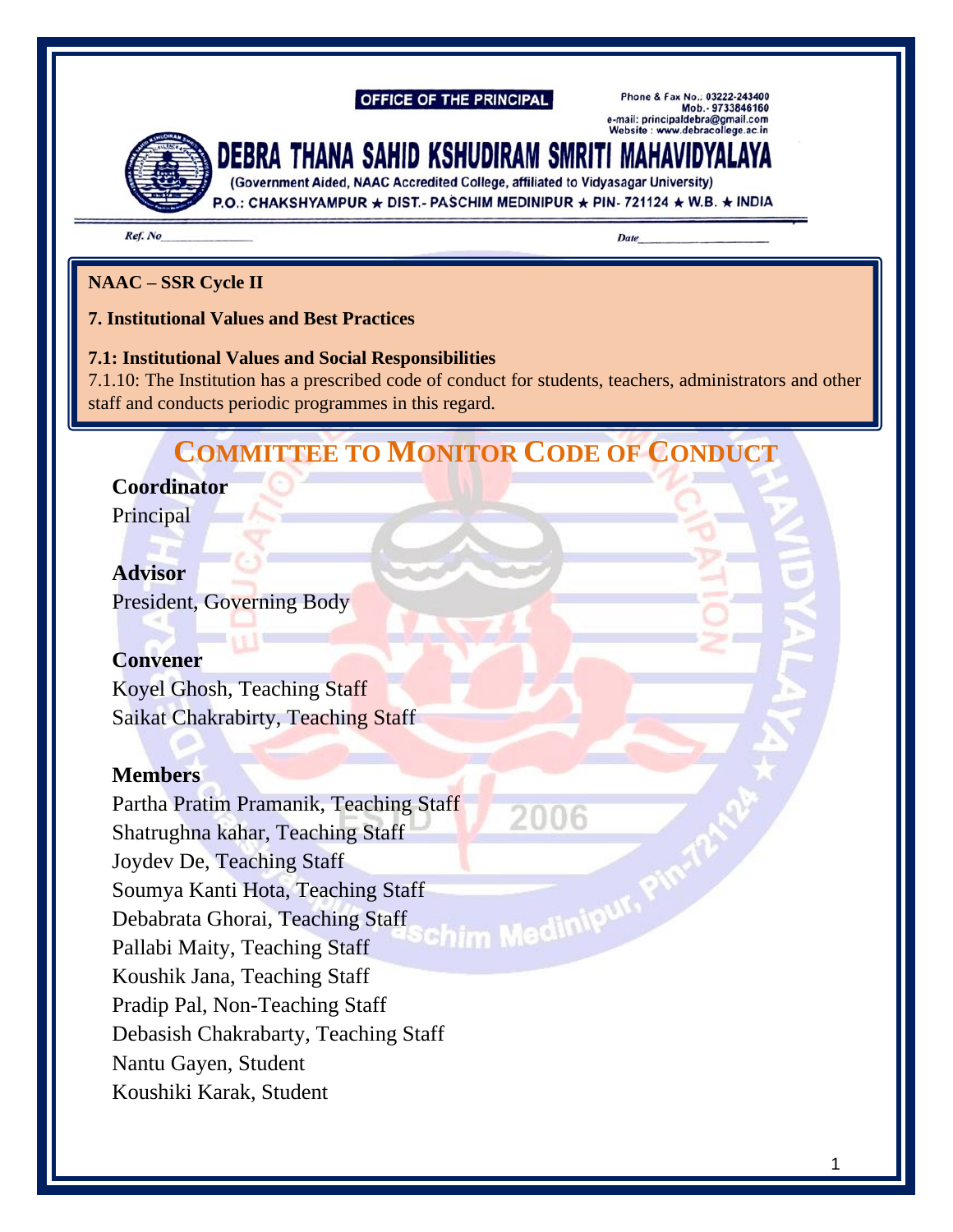# **CODE OF CONDUCT FOR STUDENTS, TEACHERS AND NON-TEACHING STAFF**

## **Code of Conduct for the Students:**

- ❖ Every student must show his/her identity card at college gate while entering in the College Premises.
- ❖ Every student is expected to maintain the general cleanliness within the classrooms, laboratories and the campus in general.
- ❖ Students are expected to maintain the highest standards of discipline and dignified manner of behavior inside as well as outside the College campus. They shall abide by the rules and regulations of the College and should act in a way that highlights the discipline and esteem of the College.
- ❖ Keep the campus neat and clean. Do not put any waste anywhere in the campus except in the dustbin kept. Any violation of this shall invite a minimum fine of Rs. 100/-.
- ❖ Consumption of intoxicants / psychotropic substances in any form or smoking or using Chewing paan, paan masala, gutka or any other tobacco products is strictly prohibited.
- ❖ Playing cards, spitting and loitering are strictly prohibited inside the college & hostel campus and shall invite severe punishment/disciplinary action.
- ❖ Use of Cell phones without permission is strictly prohibited during class hour.
- ❖ During leisure hours, students are advised to use the library as maximum as possible.
- ❖ Any act of discrimination (physical or verbal conduct) based on an individual's gender, caste, race, religion or religious beliefs, colour, region, language, disability, or sexual orientation, marital or family status, physical or mental disability, gender identity, etc.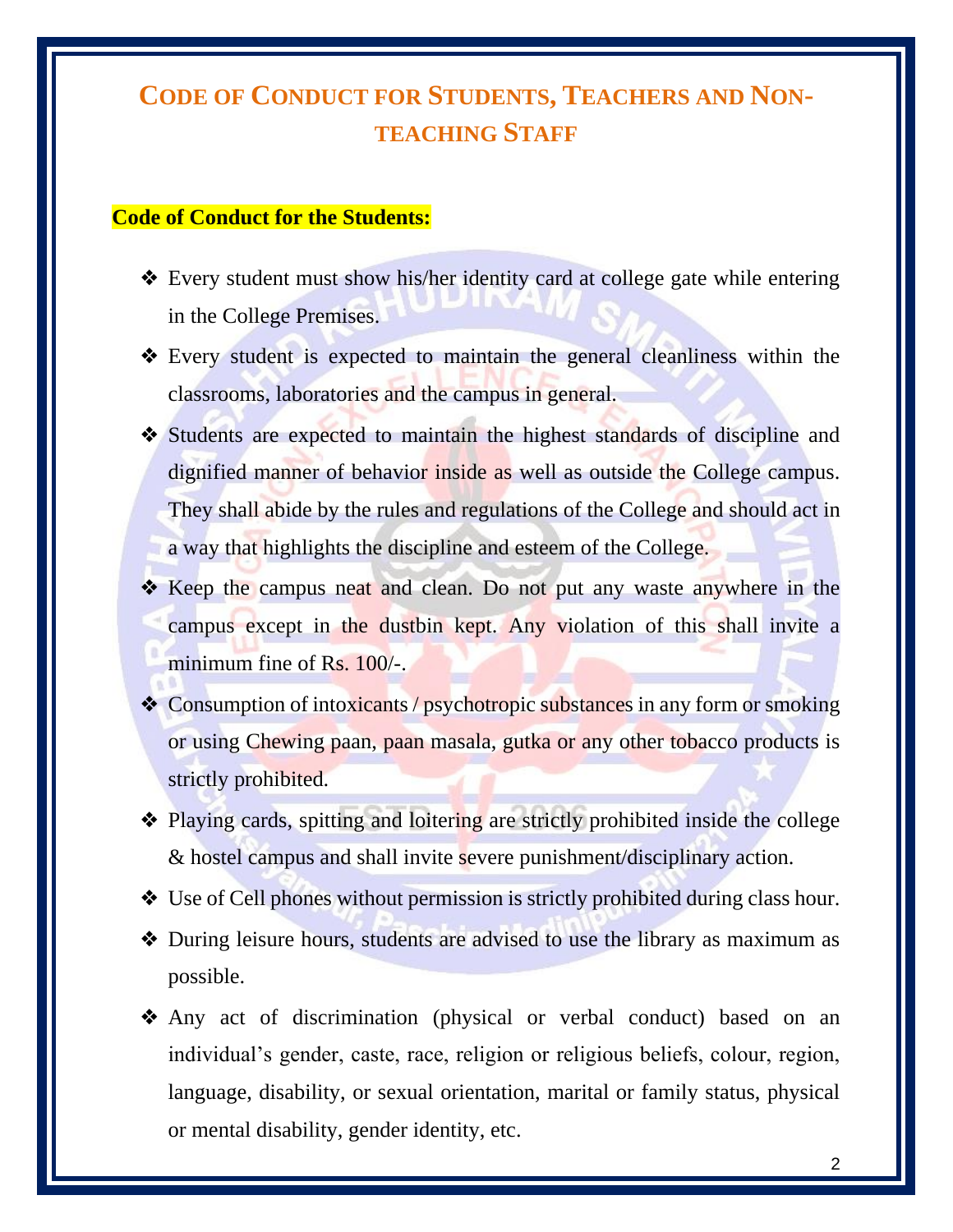- ❖ Carefully handle the furniture, equipment's, fixtures and appliances of the college and lab. If anyone damage the above-mentioned property, they will be responsible and will have to bear the cost of replacement/repair with fine.
- ❖ Political activity in any form is not permitted in the College campus. Unauthorized meetings, propaganda work, processions or fund collections are forbidden within the College, hostels, and outside the college.
- ❖ Students are not permitted to either audio or video record lectures in class rooms or actions of other students, faculty, or staff without prior permission.
- ❖ Students are expected to use the social media carefully and responsibly. They cannot post derogatory comments about other individuals from the Institute on the social media or indulging in any such related activities having grave ramifications on the reputation of the Institute.
- ❖ Harassing juniors, ill treatment to other fellow students or any such form of ragging is objectionable and liable to be treated as criminal offence by the law enforcing agencies as per the directives of Hon'ble Supreme Court of India.
- ❖ Misbehavior towards girl students, use of threat or violence against members of the staff or fellow students will be considered as very serious cases of misconduct.
- ❖ Pay fees, mess bills etc. in advance or in time, which will avoid fines.
- ❖ A student should maintain at least 75% class attendance in every subject. Otherwise, he or she will be debarred from the University Examination.
- ❖ Students are required to check the Digital Notice Board and also college website for important announcements.
- ❖ Indulging ragging, anti-institutional, anti-national, antisocial, communal, immoral or political expressions and activities within the Campus and hostel are strongly prohibited as well as punishable.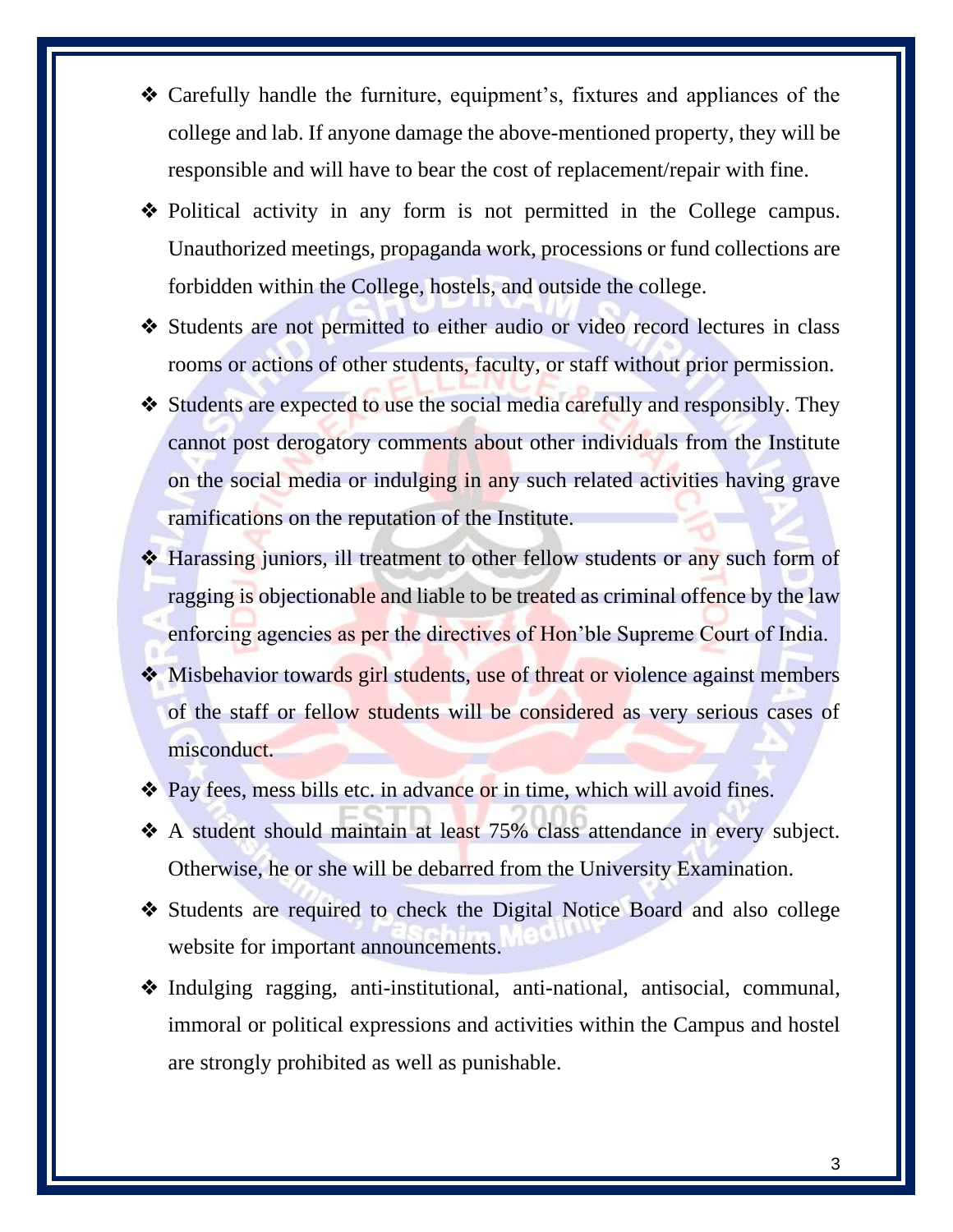- ❖ Without the permission of the Principal, Students are not allowed to circulate any printed materials within the college campus.
- ❖ Latecomers will not be entertained to enter into the classroom. Student can't leave the class room when the session is on without the permission of the class teacher.
- ❖ Students shall rise from their seats when the teacher enters the class room and remain standing till the teacher takes her/his seat or they are allowed by the teacher to sit. Silence shall be observed during class hours.
- ❖ In the events of Student seminars/project presentations etc., it is compulsory that all the students of the concerned class be present for the entire session.
- ❖ All students shall leave the classes immediately after all classes over. No students shall wander or gather in verandah, corridor, and staircase etc. Do not spend much time in canteen, coffee shops etc.
- ❖ All the students are expected to attend all college functions.
- ❖ All the students shall wear their identity cards, well displayed. Identity badge is a public document and any teaching staff and non-teaching staff shall have the right to peruse it. Denial of that alone invites disciplinary action.
- ❖ Students are expected to maintain silence in the academic buildings to maintain the decorum and, any deviant behavior such as hooting, whistling, loitering etc. will be treated as an instance of indiscipline.
- ❖ For independent study, students are expected to use the class rooms, library or the demarcated areas of the academic building and shall not resort to sitting in staircases or circulation areas where they could interfere with the free movement.
- ❖ Students are encouraged to make use of the library, common computing facilities and to use gymnasiums or any program authorized by the college beyond class hours.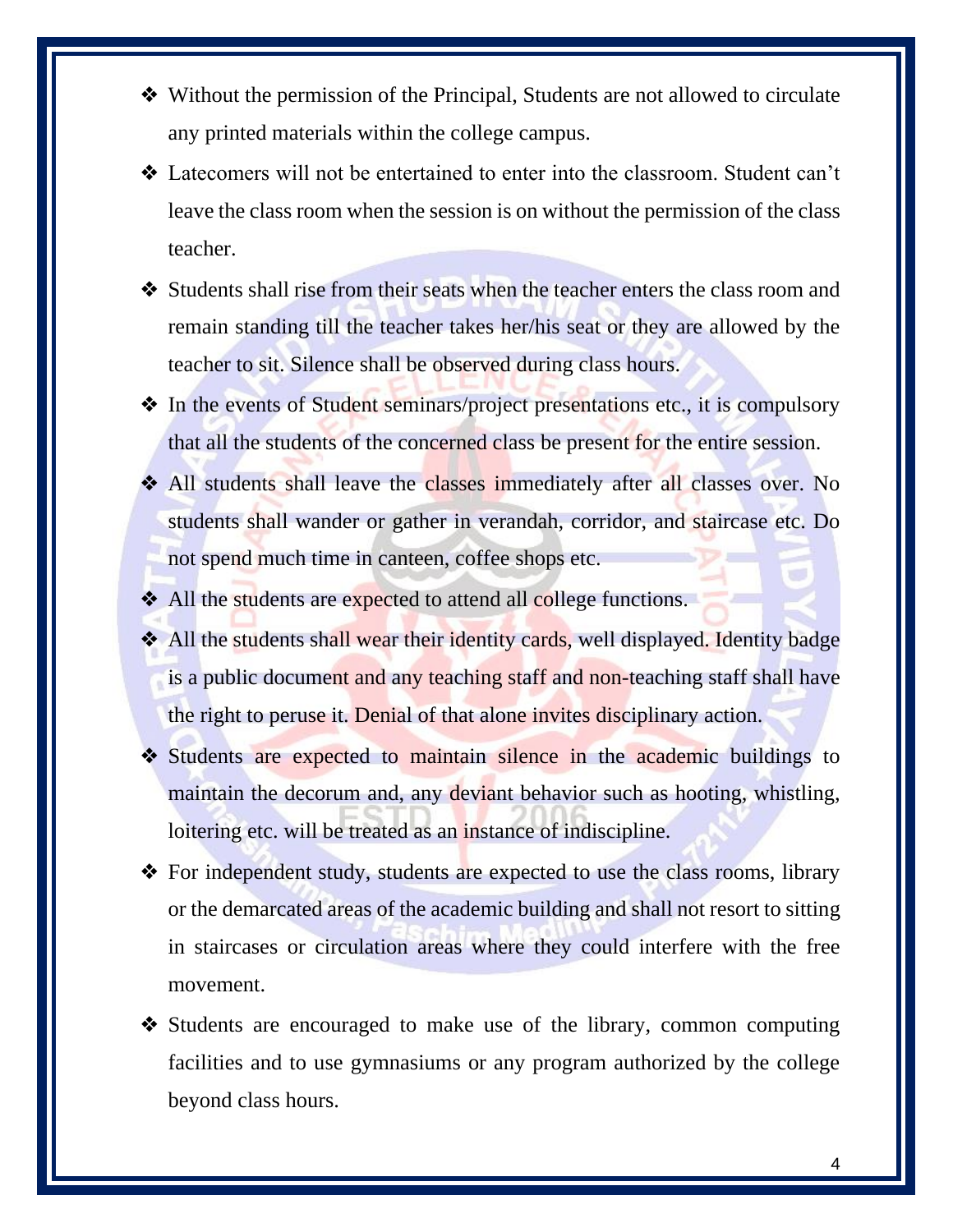- ❖ Students are not permitted to arrange any unauthorized celebrations and decorations of any magnitude in the campus.
- ❖ Students are expected to make use of academic, co-curricular and extracurricular facilities available to the optimum levels. This will certainly make them physically fit, academically competent, mentally alert and socially sensitive. sensitive.

## **Code of Conduct for the Principal:**

- ❖ The Principal shall ensure to improve the quality of education and all academic activities in the college..
- ❖ The Principal shall chalk out policy and plan to execute the vision and mission of the college.
- ❖ The Principal shall introduce various college level committees and appoint co-ordinator of the said committes also.
- ❖ The Principal shall convey the meetings of different Cells as well as his/her requirement for the purpose of smooth functioning of college activities.
- ❖ The Principal shall monitor financial matters efficiently.
- ❖ The Principal shall motivate the teachers to enhance their knowledge and skill through proper practices. Like participation in sminar, paper publication, research etc.
- ❖ The Principal shall ensure that the directions issued by the Department of Higher Education, Govt. of West Bengal and Vidyasagar University are strictly complied with.
- ❖ The Principal shall also motivate the non-teaching staff to enhance their work capability through different skill development course.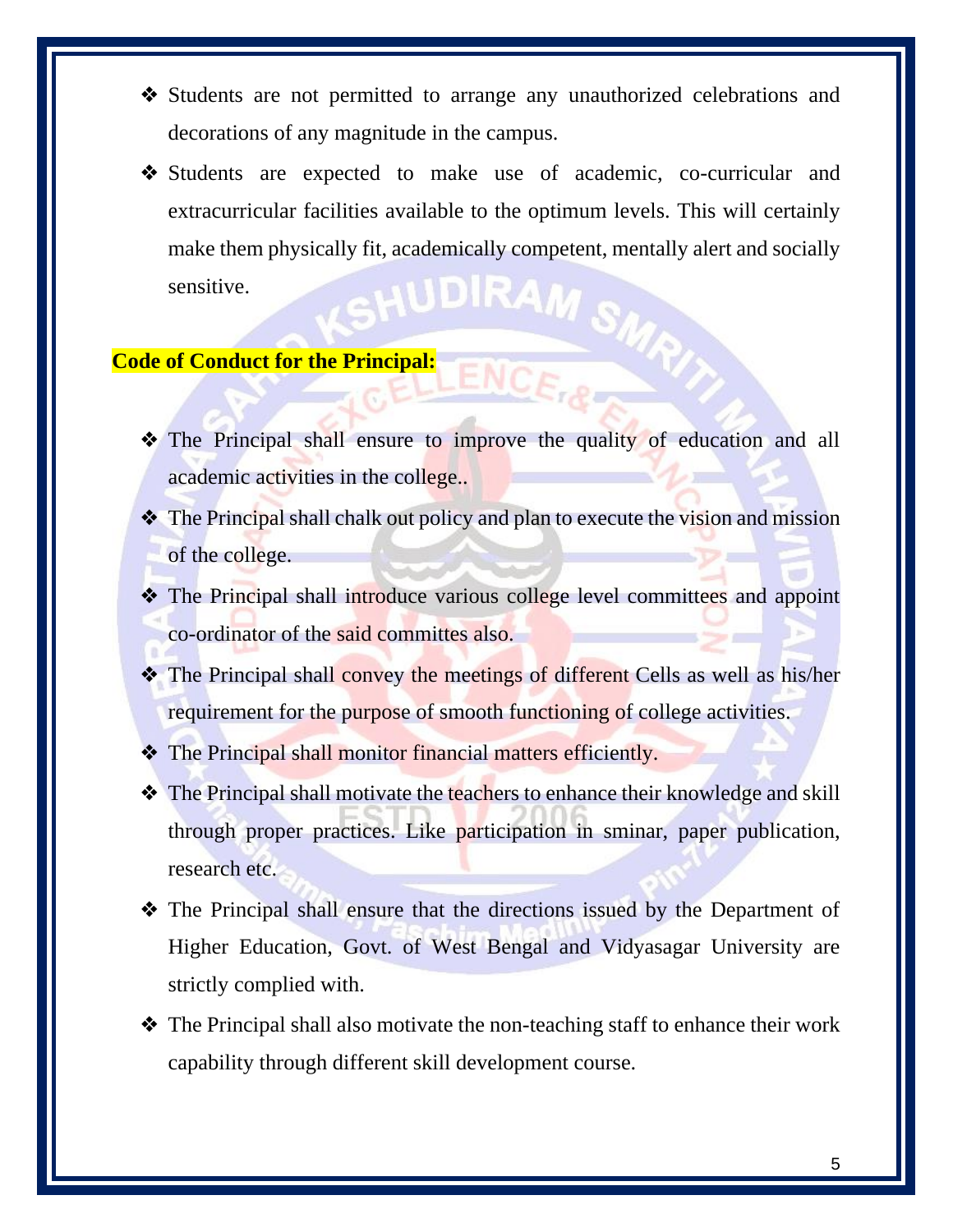#### **Code of Conduct for Teachers:**

- ❖ Teacher should maintain dignity and decorum of the post.
- ❖ Every teacher shall update his/her knowledge and skills to equip himself / herself professionally competent to the proper discharge of duties assigned to him/her.
- ❖ The teachers to execute all the work assigned to him/her by the Head of the Institution and the Head of the Department from time to time honestly and sincerely and carry out all the assignments.
- $\triangle$  The teachers shall participate  $\&$  co-operate themselves into all the activities and programmes of the institution. They should motivate their students to active participation in the various programmes and activities of the institution.
- ❖ Teacher should prepare the lession plan before teaching of their respective subjects.
- **❖** Teacher should inculcate about patriotism and discipline among students.
- ❖ The teacher shall abide by the code of conduct and leave rules.
- ❖ Every teacher shall conduct himself/herself with absolute dignity and decorum in his/her dealing with the superiors, colleagues and students every time.
- ❖ Teacher should not indulge in casteism.
- ❖ The teachers should not be involved with any kind of business work within the institution and also outside accordingly to their service rules.
- ❖ The teachers shall oblige and maintain the said rules strictly. Any kind of law violation will be treated as punishable offence as per law by the concern authority.